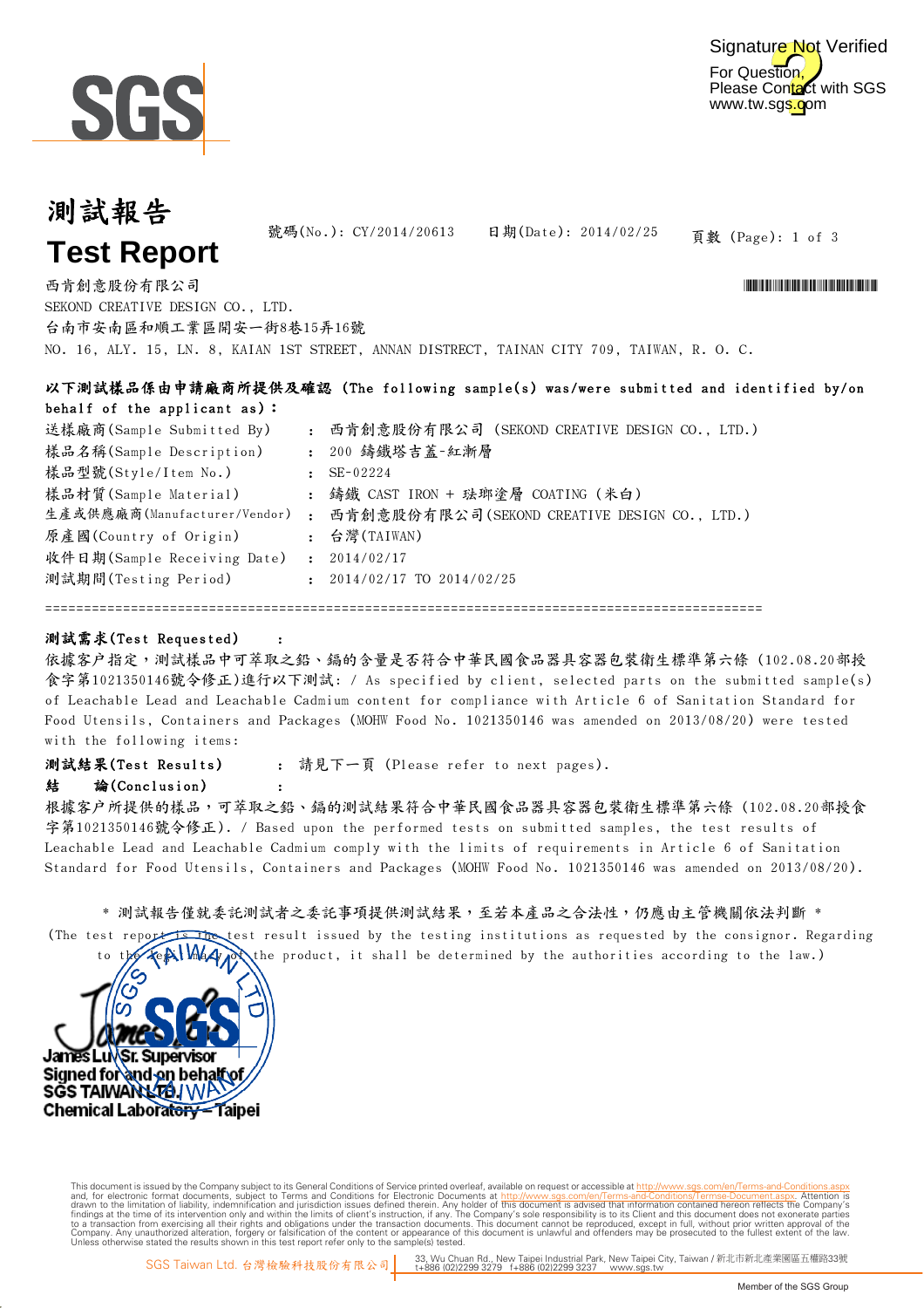

# 測試報告 **Test Report**

號碼(No.): CY/2014/20613 日期(Date): 2014/02/25 頁數 (Page): 2 of 3

 $23.28$  (DACC)

NO. 16, ALY. 15, LN. 8, KAIAN 1ST STREET, ANNAN DISTRECT, TAINAN CITY 709, TAIWAN, R. O. C. 西肯創意股份有限公司 \*CY/2014 \*CY/2014 \*CY/2014 \*CY/2014 \*CY/2014 \*CY/2014 \*CY/2014 \*CY/2014 \*CY/2014 \*CY/2014 \*CY/2014 SEKOND CREATIVE DESIGN CO., LTD. 台南市安南區和順工業區開安一街8巷15弄16號

### 測試結果 (Test Results)

測試部位(PART NAME) No.1 : 白色塗層 (WHITE COATING)

| 测試項目<br>(Test Items)       | 單位<br>$(\text{Unit})$   | 容積<br>(Volume)<br>(m1) | 測試方法<br>(Method)                                                                                                                                                                                                                                                                      | 方法偵測<br>極限値<br>(MDL) | 結果<br>(Result)<br>No.1 | 10万万(T UOO)<br>法規<br>限值<br>(Limit) |
|----------------------------|-------------------------|------------------------|---------------------------------------------------------------------------------------------------------------------------------------------------------------------------------------------------------------------------------------------------------------------------------------|----------------------|------------------------|------------------------------------|
| 鉛 / Lead<br>鎘<br>/ Cadmium | $\mu$ g/cm <sup>2</sup> | 600                    | 參考食品器具、容器、包裝檢驗方<br>法-玻璃、陶瓷器、施珐瑯之檢驗                                                                                                                                                                                                                                                    | 0.1                  | n.d.                   | 17                                 |
|                            | $\mu$ g/cm <sup>2</sup> |                        |                                                                                                                                                                                                                                                                                       | 0.1                  | n.d.                   | 17                                 |
|                            | $\mu$ g/cm <sup>2</sup> |                        | (102年9月6日部授食字第                                                                                                                                                                                                                                                                        | 0.1                  | n.d.                   | 17                                 |
|                            | $\mu$ g/cm <sup>2</sup> |                        | 1021950329號公告),以感應耦合<br>電漿原子發射光譜儀分析. / As<br>described in Method of Test<br>for Food Utensils, containers<br>and Packages - Test of Glass,<br>Porcelain and Enameled<br>Products (MOHW Food No.<br>1021950329 announced,<br>September 6, 2013), Analysis<br>was performed by ICP-AES. | 0.1                  | n.d.                   | 17                                 |
|                            | $\mu$ g/cm <sup>2</sup> |                        |                                                                                                                                                                                                                                                                                       | 0.1                  | n.d.                   | 17                                 |
|                            | $\mu$ g/cm <sup>2</sup> |                        |                                                                                                                                                                                                                                                                                       | 0.1                  | n.d.                   | 17                                 |
|                            | $\mu$ g/cm <sup>2</sup> |                        |                                                                                                                                                                                                                                                                                       | 0.01                 | n.d.                   | 1.7                                |
|                            | $\mu$ g/cm <sup>2</sup> |                        |                                                                                                                                                                                                                                                                                       | 0.01                 | n.d.                   | 1.7                                |
|                            | $\mu$ g/cm <sup>2</sup> |                        |                                                                                                                                                                                                                                                                                       | 0.01                 | n.d.                   | 1.7                                |
|                            | $\mu$ g/cm <sup>2</sup> |                        |                                                                                                                                                                                                                                                                                       | 0.01                 | n.d.                   | 1.7                                |
|                            | $\mu$ g/cm <sup>2</sup> |                        |                                                                                                                                                                                                                                                                                       | 0.01                 | n.d.                   | 1.7                                |
|                            | $\mu$ g/cm <sup>2</sup> |                        |                                                                                                                                                                                                                                                                                       | 0.01                 | n.d.                   | 1.7                                |

#### 備註(Note):

- 1. mg/L = ppm ;  $\mu$ g/cm<sup>2</sup> = microgram per square centimeter
- 2. n.d. = Not Detected / 未檢出
- 3. MDL = Method Detection Limit (方法偵測極限值)

This document is issued by the Company subject to Terms and Conditions of Service printed overleaf, available on request or accessible at th<u>ttp://www.sgs.com/en/Terms-and-Conditions/Termse-Document as apx</u><br>and, for electr